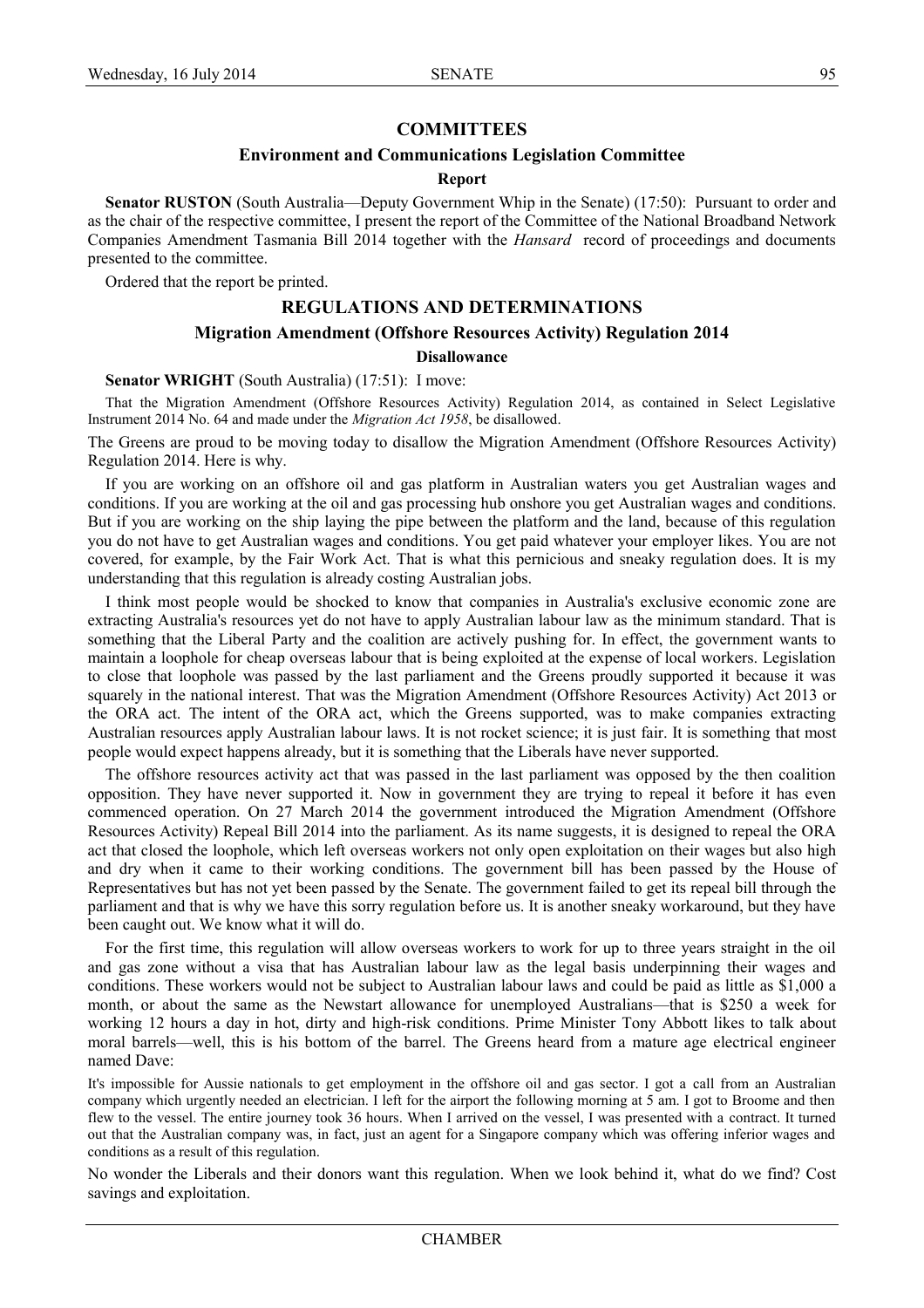Increasing employment of overseas workers in the offshore oil and gas sector would also have the effect of eliminating some vital training for young Australians. Under current enterprise agreements, employers in the sector) have agreed to train one new entrant marine engineer for every 10 marine engineers currently employed. Fewer Australian marine engineers employed translates directly into fewer trainees.

The current ORA act requires the Minister for Immigration and Border Protection to make a regulation allowing for the visas to be held by the workers on the ships laying the pipes between the platform and the land. The regulation that we are seeking to disallow includes a visa category that is totally inappropriate: a maritime crew visa. The maritime crew visa is an existing visa that was specifically designed to allow foreign seafarers on international trading ships to travel on their ships around the Australian coast as part of an international voyage. This is not a working visa. Those people are not allowed to work in Australia, yet the people laying those pipes are indisputably working. They are working just like those people working on the platform and they are just like those people working on the land.

The purpose of having this maritime crew visa is so that, when a company is extracting Australian resources, it does not matter if no locals are employed on that project and it does not matter if those people are employed on half the wages and inferior conditions than usually apply under Australian law. The government do not care, because all they need to hear is a list of submissions from big business that says, 'We'll make more money if we do it this way.' That is enough for them. What the Abbott government is actively doing here is selling out Australian workers, flogging off our precious resources cheaply and sending the profits offshore. Yet again we see the government's harsh globalisation agenda that betrays our people, this country and our essential fair go way of life.

The Australian Greens believe that companies making money from Australian resources in Australian waters should apply Australian wages and conditions on those projects. Instead, here we see the Abbott government making a sneaky regulation designed to circumvent legal protections for local workers. To justify what it has done, the government is making Chicken Little claims about what will happen if local workers are protected—but the claims are untrue.

The disallowance of this regulation need not be disastrous. The immigration minister can simply choose to fix the problem immediately by issuing a new regulation that provides for those workers to have an alternative visa that requires companies in Australian waters to comply with Australian minimum workplace standards when they employ local or overseas workers. Offshore oil and gas projects will, of course, continue but they will just have to pay their workers Australian wages and abide by Australian workplace conditions. Disallowing this regulation is about giving a fair share of resources to local workers. It is not just about preventing exploitation. More fundamentally, it is about standing up for a fair go. So while Prime Minister Abbott has his bargain basement economic approach, especially when it comes to terms and conditions for workers—not necessarily for his mates—the Greens believe in the rule of law and a fair day's pay for a fair day's work. Surely, that is what the Australian fair go is all about.

That is what the Greens are standing up for and that is why we are disallowing this regulation. The Australian Greens say that disallowing this regulation is squarely in the national interest. It is about shoring up the Australian way of life, Australian values, which the Prime Minister's radical agenda is rapidly eroding. Disallowing this regulation is about investing the value of Australian resources into our country and our people. Resources in Australia, including those in Australia's exclusive economic zone, are there to be used for the benefit of this country. But the bulk of those benefits have been flowing overseas for years. In the mining sector 83 per cent of profits flow overseas, largely to institutional shareholders. That is scandalous. There are problems in this country when it comes to our workers also getting a fair share from resources under our oceans. These resources are finite. You) only get to dig them up once or extract them once and then they are gone. You would hope that, in the process of doing that, we would at least ensure that people in the Commonwealth of Australia and in the states of Australia receive a fair return. But that has not been happening. Now, on the other side of the mining boom, as the mining dust settles, it is clear that we have squandered and continue to squander our resources revenues.

It is not just the profits that have gone overseas; the profits that have been left here have been squandered by successive generations of Liberal and Labor governments. Instead of putting the profits away for some day in the future, when the rest of the world tells us to stop digging, we have spent and spent and now it is coming back to haunt us. Can we truly say that we have used that fleeting wealth to its maximum potential? Have we used it to invest in emerging industries? Have we used it to invest in the education and training of our people for the future? Why doesn't Australia have the world's largest sovereign wealth fund, like Norway, which invests in all those important aspects of its society—education, training and emerging industries, which it created by charging a 78 per cent tax on its resources, a similar level to that of our mining profits which flow offshore.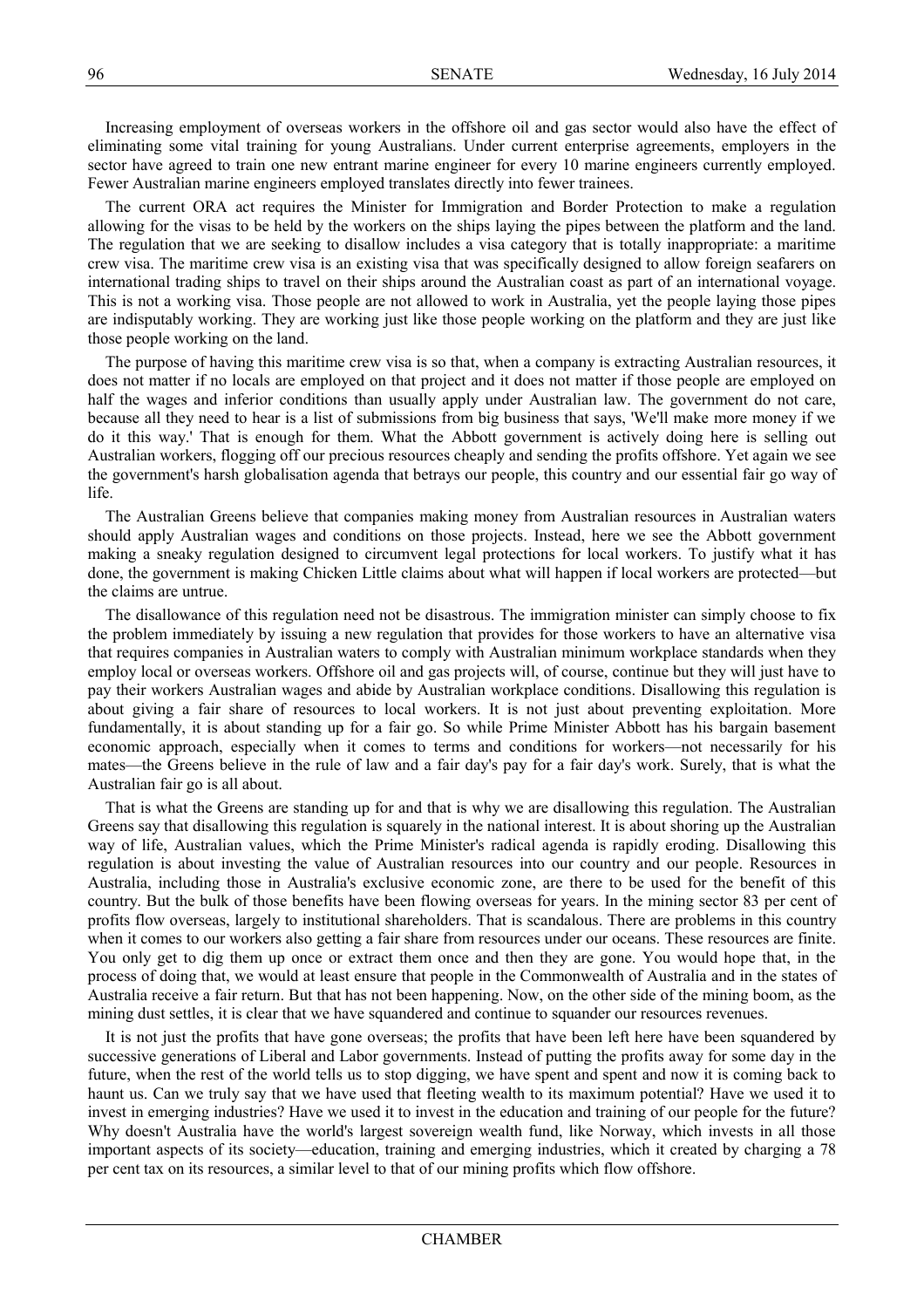We need to treat our resources as precious because they are. They have built up over aeons and, once exploited, once mined, they will be gone forever. Our resources are not any more precious than our Australian people. The true value of those resources lies in being able to plough back that wealth into society for the benefit of all. They belong to all of us. We have a right to all jointly benefit from those resources.

Local workers have not been getting a fair share of the benefits from the resources boom. The profits have not been invested in transitioning us to the clean energy society that will set us up well for the 21st century when other nations say stop digging or stop emitting high carbon emissions or when, indeed, those resources run out. Like the cheap labour shill that he is, the Prime Minister wants to accelerate this wealth flowing out of the country. The Greens say that that is not good enough.

Disallowing this regulation is just about giving a fair share of resources to local workers. It is not just about preventing exploitation, although it is certainly part of that. More fundamentally, it is about standing up for a fair go. The Greens believe in the rule of law and a fair day's pay for a fair day's work and it is that simple. That is what the Greens are standing up for here and why we are committed to disallowing this regulation.

**Senator CASH** (Western Australia—Assistant Minister for Immigration and Border Protection and Minister Assisting the Prime Minister for Women) (18:03): Let us be very clear: we have just heard from the Australian Greens, who have moved the disallowance motion. They have confirmed by their words that there is only one threat to Australian jobs this afternoon and that is in this disallowance motion being agreed to. I want to make it very clear to those listening to this debate that, if this motion is agreed to, the immediate impact on the vote being declared will be that noncitizens and non-permanent residents working in the offshore oil and gas industry will have to down tools to prevent them from being in breach of their visa conditions. I want to say that again, so everybody listening is very clear of what will happen if this disallowance motion is agreed to. The offshore oil and gas industry in Australia is at risk of grinding to a halt this afternoon if the Labor Party join together with the Australian Greens and support the disallowance motion.

When you) want to talk about the impact on Australian jobs, I truly hope that the shadow minister for immigration has given you all talking points. I hope the MUA have got their press release ready, because they will be explaining to the Australian workers in the maritime industry and to all of the workers who are affected by the downstreaming of this industry that their jobs are in jeopardy because the disallowance motion gets agreed to.

If)Labor members and senators, and in particular senators because they will be voting on this motion, are truly concerned about the jobs of Australians and the interests of their union members, I would say to them: please recognise the necessity of these multibillion-dollar operations being able to use what is a very small number of highly specialised international workers who are integral to the operations of the companies that are currently providing jobs for thousands of Australians as a result of the fact that they are prepared to do business in this country. If you want to launch a campaign to stop Australian jobs this afternoon rather than keep Australians working in this industry, then support the disallowance motion. But I say to each and every senator who will be casting a vote: do so at your peril or, in the next 15 minutes, phone your shadow minister and find out what the true)impact of this disallowance will be. I can assure you that jobs will be in jeopardy when the vote is declared because it is at that point that all of those people who are here on visas will no longer be able to undertake the work that they are doing.

I understand the shadow minister for immigration's instruction to Labor senators is to support this disallowance. The shadow minister is either blissfully ignorant of the effect the disallowance on what are Labor Party union members—and if that is the case then, quite frankly, he should resign—or perhaps, more worryingly, he is actually putting the interests of the MUA—one of the most militant unions in Australia—above the national interest and above the interests of those Australian workers who this afternoon, right now, are out there relying on the oil and gas industry to give them a job.

I) refer to the shadow minister's potential ignorance in the press release that he issued yesterday accusing the government of trying to replace the offshore resource worker visa class. I would like to confirm with the Senate no such visa actually exists. Perhaps, though, it does exist as a figment of the shadow minister's imagination because, I can tell you now, there is no such visa.

Labor support of this motion is nothing more and nothing less to do with pressure that has been put on the Labor Party by the MUA, who have been trawling the corridors of this place for a number of days now. We know that they are one of the most militant unions in Australia. They are exercising this influence all because they want to have control over the 15 per cent of the highly specialised international workers who carry out work in Australian waters in support of the offshore oil and gas industry. The only reason, for those listening in to this debate, that those workers are now even in the migration zone is because Minister O'Connor, as one of his parting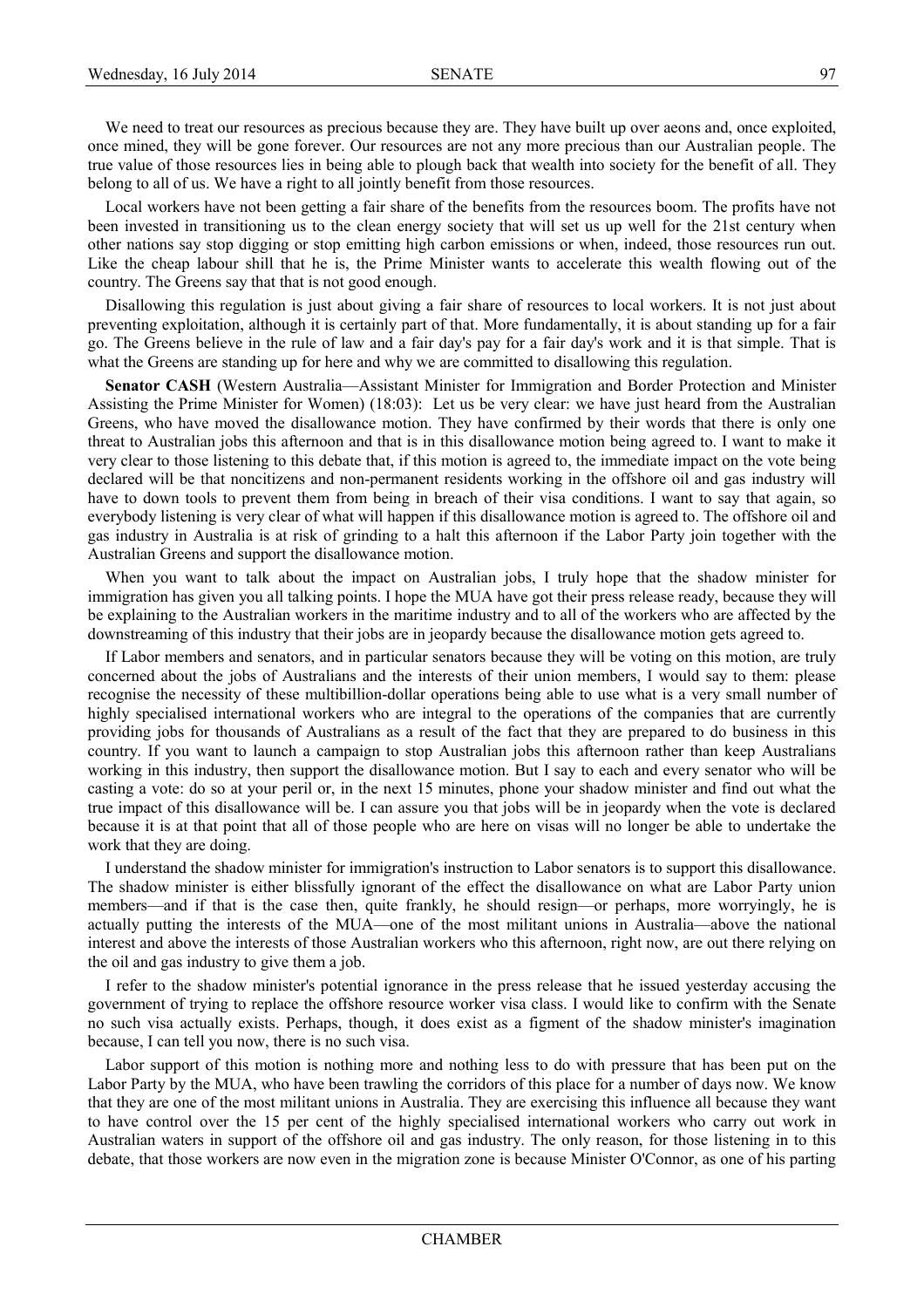gifts to the Australian public, on the final day of the parliament in 2013, rammed the legislation through the Senate with less than three minutes of debate.

This motion is not directed at immigration policy, far from it. The motion is intended to inflict harm on the oil and gas sector as a sector of the mining industry, which the Australian Greens are sworn to destroy. This is an issue about sovereign risk. If Labor supports the motion, it will send a very clear message to global industry that Australia cannot be relied upon to support the oil and gas industry operating in Australian waters. I remind senators this is a global industry which determines the allocation of billions of dollars of exploration and operating expenditure according to international risk.

If the disallowance is agreed to, these specialists currently employed on oil and gas installations in the migration zone will immediately become unlawful non-citizens under the Migration Act. This raises very serious questions as to whether or not contractual obligations that have been entered into by oil and gas companies will be affected. Quite frankly, the issue was raised that if they are affected and there are damages, will they be able to sue the Australian taxpayer for compensation?

I am aware of false claims by those advocating for the disallowance motion that disallowing the ORA regulations will compel the industry to use the subclass 457 visa. I can tell you that is completely, totally and utterly incorrect. I say to senators, if you are supporting the disallowance on the basis of that claim, please think again; it is wrong. The effect of that disallowance will be to prevent the use of any prescribed visa, including the subclass 457 visa. The effect of this, as I already stated, is that a person who is not an Australian citizen or a permanent resident will be in breach of their temporary visa conditions if the disallowance is agreed to and they continue to participate in or to support offshore resources activity in the migration zone.

The next allegation I want to address is that the government's regulation is somehow opening the floodgate for the industry to use foreign workers instead of Australian workers. Again, that is completely, totally and utterly incorrect. To anyone making that allegation, I say this to you: it shows that you have a complete lack of any form of any understanding of the offshore oil and gas industry internationally. Senators will be aware that the offshore oil) and) gas) industry is a global industry and it relies upon the capacity to be able to transfer workers with specialist skills from project to project and from country to country. Without having access to this highly specialised international labour, which represents but a small fraction of those who are directly employed in the industry, I can tell you right now that this industry will not continue to exist in Australia and that is exactly what the Australian Greens want.

We will be the only jurisdiction globally to regulate these workers. And it is pretty obvious that when you are the only jurisdiction internationally doing something, you create an automatic issue of sovereign risk because future decisions of global companies in the oil and gas industry determine the allocation of billions of dollars of exploration and operational expenditure according to international risk. The offshore oil and gas industry has about \$200-billion worth of major projects either under construction or in operation. The maritime support sector employs about 2,500 people and this estimated by Deloitte Access Economics to create up to 10,000 flow-on jobs. Again, those jobs will be put at risk if this disallowance motion is agreed to.

In relation to the claims that have been made of the exploitation of foreign workers not on 457 or 400 visas, senators should understand that approximately 85 per cent of workers working in this area, in this sector, on specialist offshore resource vessels are Australian employees and 100 per cent of those on fixed installations, such as rigs, are Australian residents and they are paid in full accordance with Australian laws, they are superannuated in accordance with Australian laws and these workers pay tax just like any other Australian employee.

It is the remaining 15 per cent of workers in this sector—and they are the international highly skilled specialists—who are paid in accordance with international maritime law, including the rules set by the International Labour Organization and the Maritime Labour Convention 2006, which Australia has ratified. These are the people who the industry is not going to have access to as of this disallowance motion going through. Remember this: it is those highly specialised workers who create the Australian jobs—not the other way around. Any way you look at this, this is an international industry working under very specific conditions, and those conditions are going to be disallowed with this motion.

In terms of the effect on the specialists currently employed on oil and gas installations in the migration zone on an offshore resources activity, again, if the disallowance is agreed to, these specialists will become unlawful noncitizens under the Migration Act. These specialists carry out such roles as captain, chief engineer, first mate and ships electrician, and they are a vital part of keeping this multibillion dollar vessel operating. If the disallowance is supported, these ships, with their international crews, will not be able to work in Australian waters and participate in an offshore resources activity.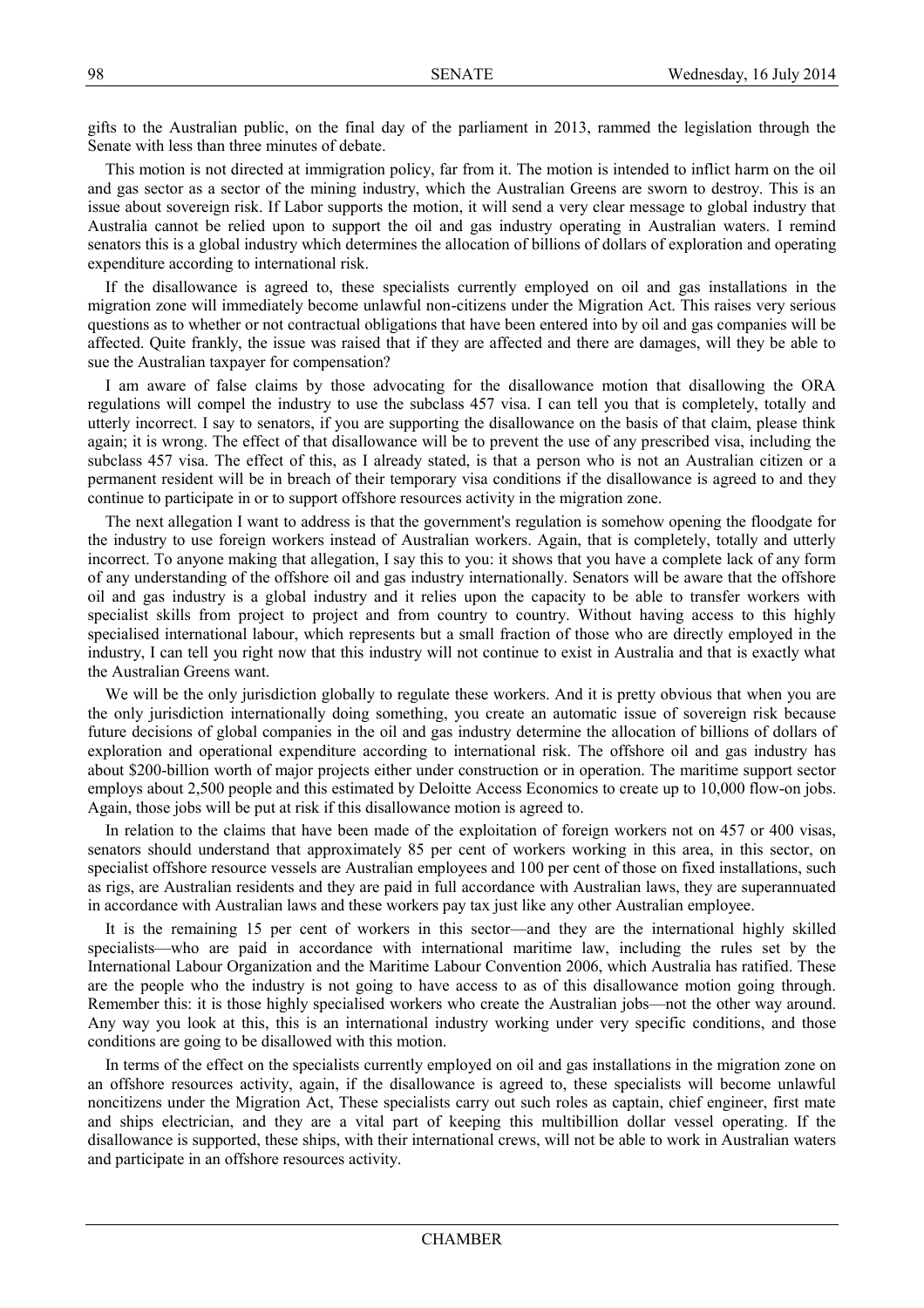These multibillion dollar vessels are in demand globally, and it is a fact that, if they cannot crew these vessels with their own highly skilled specialists, whom they use internationally, as, for the majority of time, whether it is in Brazilian waters, Italian waters, waters off the coast of Africa or in Australia, the crew follows the ship, and they do not get access to that labour—and I again say to senators in this place, please be aware of what you are voting for when the vote is called—that potentially means a flow-on effect to the thousands of Australians who, at this present point in time, at 18 minutes past six, are currently employed. And it will not be because of this side of the chamber that they lose their jobs.

Offshore oil and gas facilities employ hundreds of Australian workers, and those workers know the vital part played by these specialists in keeping the offshore facilities operating effectively and safely. These Australian workers know the operational value and the skills they bring to the projects and why there is a need to employ these specialists. These Australian workers want to know that their jobs will not be threatened by the forced removal of these specialist operators. The Greens are well and truly using this motion to put in jeopardy the jobs of) Australian) workers) because) they) hate) the) oil) and) gas) industry) internationally) and) they) hate) the) mining) industry—and anything they can do, even under the guise of telling people it is about Australian jobs, when they know it is not—they will do. The Greens are a party where sovereign risk does not appear on their radar.

In the short time I have left, I want to take the Senate to a case study of the Allseas Australia's workforce strategy to underline the importance of highly skilled international workers to ensuring the ongoing jobs of Australian workers:

Such is the highly specialised nature of Allseas' work that its pipelay vessels on current Australian projects, Lorelay and Highland Navigator, operate with full-time international crews. Lorelay is the larger of the two and comprises 25 non-Australian nationals, trained at Allseas' state-of-the-art facility, who travel with the 236 metre ship wherever she is needed.

In other words, the crew is dedicated to the ship. As was stated by Allseas Australia regional manager Willem

#### van Benten:

If we were to work in Argentina or in South Africa or anywhere else in the world, we fly the people to the place that is used to run the crew changes; they travel to the vessel the next day by helicopter or crew boat and, after their four to six week period offshore, they then go back to their place of abode where they have their family.

Regardless of where we are operating, the vessel comes with about 25 international crew who remain with the vessel and are really the management of the vessel. This is where the special skills sets of controlling or operating and maintaining the vessel is concerned, they provide that expertise and know-how.

On Lorelay we use Brunel Technical Services to provide all of our blue-collar labour and the foremen to supervise and run those crews.

They are in partnership with Australian labour hire companies for the majority of the positions in these contracts, and on that particular vessel that is approximately 100 to 110 Australian workers.

# He goes on to say:

Then for the nautical aspects, concerning the ship's duties like taking stores on board, maintaining the engine room and providing catering services to the ship's whole complement, we contract Programmed Total Marine Services—which is around 40 additional people.

#### Australian workers

15 places on board are taken by the customer, in this case Chevron, for supervision and quality control; and then we have some quality control of our own which can be a mix of Australian and non-Australian nationals.

But from a total complement of 215 workers on board Lorelay, we have 140 or 150 Australian people doing those tasks that are more universal. So when we are in Australia—those positions go to Australians.

This idea that Allseas is taking jobs from Australians is a myth; really our ships are creating many times the opportunities for locals than are taken by the foreign crew.

Again I say to the Senate, please remember that the workers Allseas gets jobs for, because they bring their vessels into)Australian waters and they contract with Australian labour hire firms to have those people brought out to the rigs or to the ships, they are the workers you will be doing out of a job if this disallowance goes through because all of the highly specialised labour currently working at 6.23 pm, will be unlawful citizens and unable to perform their duties under the Migration Act.

I say to senators, if you are truly concerned about the employment of Australian workers and the interests of your union members, you will see the necessity of these multibillion dollar operations to access what is a small number of highly specialised international workers who are integral to the companies securing the ongoing employment of Australian workers. If you want to stop that overnight, in fact if you want to stop it in but a few minutes, support the disallowance motion because that will be the effect of this disallowance motion going through. I conclude by asking all senators to have regard for the ongoing jobs of Australian oil and gas workers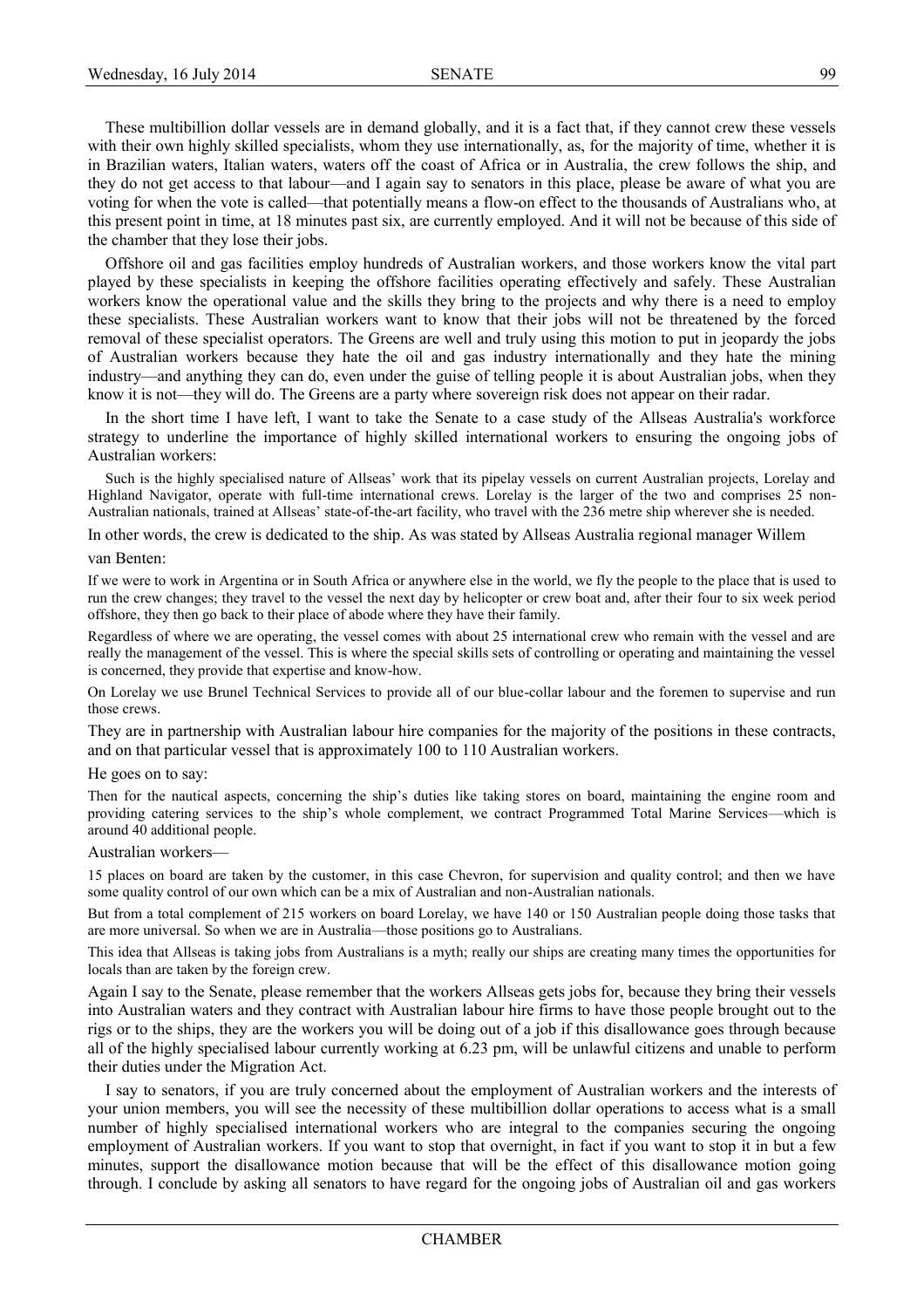and the workers in downstream industries and not put these Australian workers' future is in jeopardy. I ask you: please act in the national interest because if you do not you are likely to bring a global industry in Australia to a standstill tonight.

**Senator LAMBIE** (Tasmania—Deputy Leader and Deputy Whip of the Palmer United Party in the Senate) (18:24): The motion for disallowance of this regulation deserves the support of the Senate for one primary reason —that is, because if it is allowed to stand the jobs of thousands of Australians will be at risk. The specific reason this could occur is that the regulation introduces the maritime crew visa as being acceptable for overseas citizens working within Australia's offshore oil and gas industry.

The maritime crew visa was introduced in 2007 for seafarers on international trading ships sailing to and from Australia. It does not require compliance with Australia's labour laws. It allows Australia to undertake security checks on international seafarers and allows international seafarers to have access to shore leave for limited periods of time.

Seafarers covered by maritime crew visas are not subject to Australian minimum employment conditions. Their conditions may be significantly below Australian pay and conditions. Rates of pay under international agreements may be in the order of \$1,000 per month for an ordinary seaman. This is less than the Newstart allowance for unemployed Australians—let alone the rates of pay in the relevant awards and agreements.

There are hundreds of vessels operating in the Australian offshore oil and gas industry at any one time. These include seismic research vessels, drill ships, construction vessels, specialised vessels such as pipe-layers and rock dumpers, supply vessels, standby vessels and support vessels. The operation of these vessels currently involves the employment of thousands of Australians. The majority of these workers are employed in the waters off the north of Western Australia. However, they live in every state and territory of our Commonwealth. These Australian citizens and permanent residents pay taxes in Australia. Their livelihoods will be at risk if the regulation is allowed to continue because they could be replaced within a short period of time by cheaper, foreign workers under maritime crew visas.

The regulation for the first time makes the maritime crew visa available for people working continuously within Australia's migration zone. To repeat: this is the first time that the maritime crew visa would be made available to people working within Australia's exclusive economic zone, as opposed to international seafarers on commercial trading ships on international voyages.

The rates of pay for these seafarers are so low that it will be impossible for vessel operators to ignore the option of employing overseas workers within Australia's exclusive economic zone. Also, since the maritime crew visa is not subject to the labour market testing requirement introduced in 2013, there will be no need for any offshore oil and gas positions to be advertised within Australia.

Most of the jobs in the offshore oil and gas industry are casual jobs. The current Australian workers could be given their notice of termination and paid out within a very short period of time. Moreover, the employment of overseas workers will also exclude any opportunity for young Australians, like my son, to gain training in marine engineering. Under current enterprise agreements, Australian employers have undertaken to train new entrant marine engineers at a rate of one trainee for every 10 Australian marine engineers employed.

For these reasons, it is important that the regulation introduced on 16 June be disallowed. The minister should request an immediate re-write of the regulation without the maritime crew visa and table a new regulation as soon as possible to ensure that the Migration Amendment (Offshore Resources Activity) Act 2013 is implemented without putting at risk thousands of Australian jobs.

**Senator BACK** (Western Australia) (18:28): With deep respect, Senator Lambie—through you Acting Deputy President—I have to explain how wrong you are. I particularly appeal to Senator Carr, Senator Moore, Senator Brown, Senator McEwen and others in this chamber. It is not often that you rise to beg for bipartisan support across the whole chamber. Before I came into the Senate, I was an executive director in the oil and gas industry. It is an industry I know and my comments to my colleagues opposite—and I wish they were listening—are to appeal to you, Senator Carr, Senator Moore, Senator Lambie and Senator Wright—through the chair—to understand what it is that you are about to do.

The people to whom you are referring, Senator Lambie—through you, Acting Deputy President—are not the people who are going to be affected by this legislation. In a previous life I travelled on livestock ships; British officers, Pakistani crews. I travelled in and out of Australian ports; in and out of Middle East ports. I understand the maritime situation well.

I do not want to go into the politics of this. I want to say to you: you should understand very clearly—I went to you, Mr Acting Deputy President Whish-Wilson, before we had the maiden speeches tonight, because I want you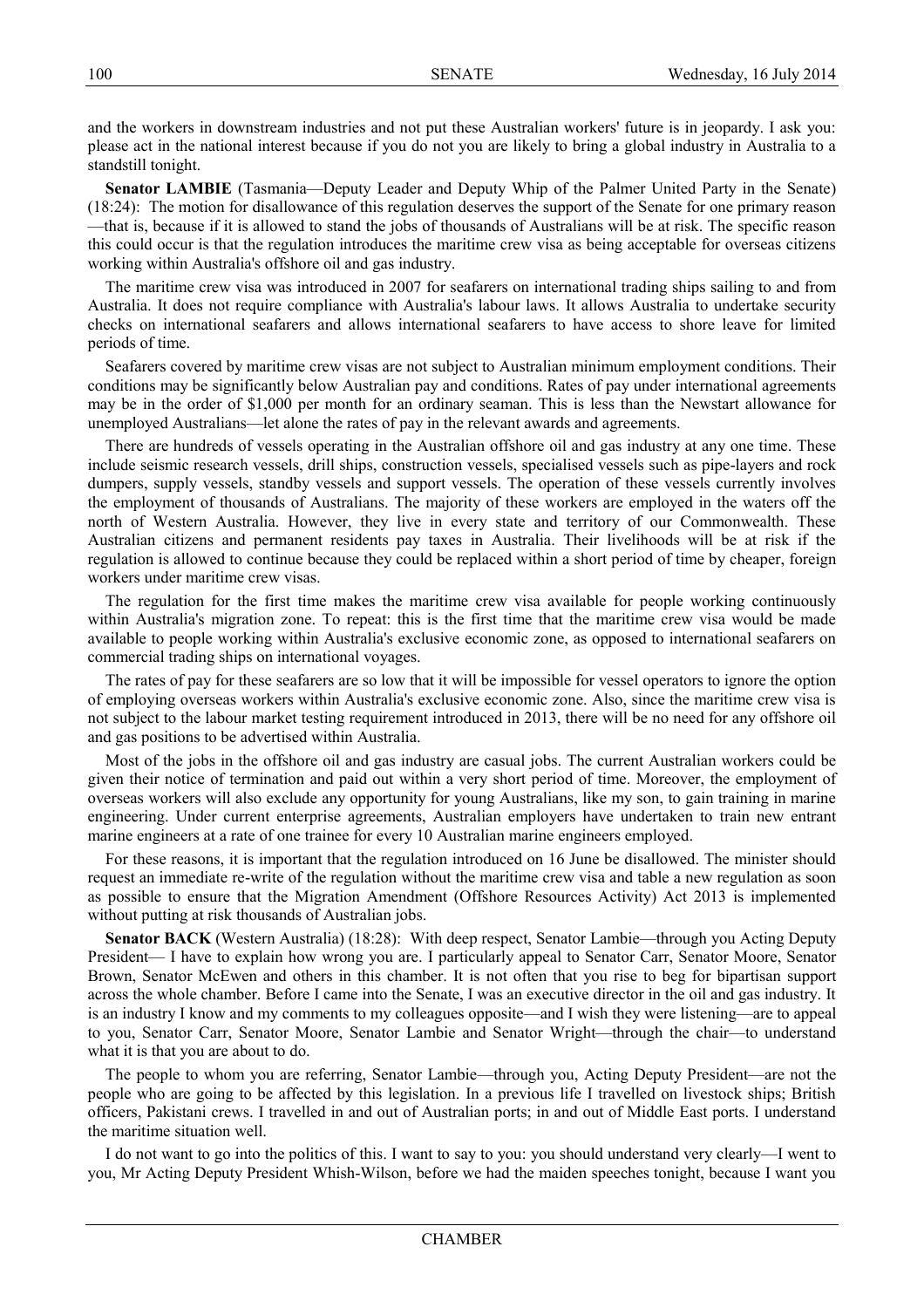to)understand clearly what it is we are talking about. This is not something to do with party politics. It is to do with the employment opportunities of Australians.

Senator Wright—through you, Acting Deputy President—you cannot be more wrong when you speak about low-paid international employees on these ships. I was on a platform supply vessel in Central America in December and January. This is an industry I understand. The sorts of vessels that Senator Wright was speaking about, and that Senator Lambie just mentioned, are highly specialised international vessels. They are platform supply vessels. They are dredgers. You would have seen them operating in our northern ports. They are subsea installation vessels. These are not low-paid international subclass workers; these are highly paid specialists. These are people who command the highest of incomes.

So that I could be accurate this evening, at twenty to five this afternoon I called an international shipowner who has their vessels currently in the Gulf of Mexico. I said to this shipowner: 'This is what is being proposed'—I am sorry you are leaving, Senator Lambie, because it is very important that you hear this—'what is being proposed is that, if you were to bring your vessels into Australian waters, you would immediately have to change the industrial conditions under which your highly specialised employees are registered to work'. Do you know what this person's answer was? It was: 'Chris, it would be totally uneconomic for me to bring my vessels into Australian waters under those conditions'.

I do not want to go down Senator Cash's path. I do not want to accuse my colleagues in the Greens of wanting to destroy the offshore oil and gas industry. That is Senator Cash's right. I will not go down that path. My Greens colleagues are people who I admire and respect. We often differ, but we can have good discussions, as Senator Siewert and I have done over the last couple of days on another issue.

I) want you to understand clearly that what Senator Cash has said here this evening is absolutely right. The sorts of positions on the vessels we are talking about are not those that Australians will replace. These are highly specialised subsea installation vessels.

A colleague with whom I spent a lot of time not long ago was brought into Australian waters to re-establish the Montara field, above surface. But then he was asked to re-establish the subsea structures as well. He was competent to, because he is one of the best in the world, but he did not want to. Subsequently he did re-establish the subsea structures. He employed Australians as the opportunity arose. But each person in those crews was a highly-paid highly-specialised international. They are the people who follow the vessels.

These are dredgers; these are pipe-laying vessels; these are platform supply vessels; these are the vessels that produce the mud and the cement and pump it. This is not the sort of stuff you get people who are unskilled to do. This is the sort of work that is critical from an environmental point of view and from an occupational health and safety point of view.

This person said to me at twenty to five this afternoon: 'Chris, if you had not got me out of bed in the middle of the night, if I was in my office, I would send to you the demand curve. Because the demand at the moment around the world is so great for these highly specialised vessels that we could be operating in offshore Brazil'—where the same company is bidding on work at the moment—'in the North Sea, in West Africa, in the South China Sea, as we are here in the Gulf of Mexico.' And there is an enormous demand at the moment in Mexico; the Mexican government has increased radically its exploration drilling, and that is the work this particular group are in. And this person said to me: 'Chris, if you think that the owners of these vessels and these highly-skilled highly-paid international crews are going to come into Australian waters under these circumstances when we have so much other work around the world, then you must tell them they are dreaming.'

Colleagues, what I want you to understand is this: these vessels are very often the vessels that are directly related to the occupational health, safety and welfare of the Australians who work on the rigs. They are the people who take supplies out to the rigs. They are the people who take equipment off the rigs, take them in to shore, do the necessary maintenance and repair work, and take them back out. They are the people that look after the rig anchorage systems. They are the people who have the capacity in the event of fire, because their vessels are also equipped for fire control and fire suppression. I have to defer to Senator Cash as the Assistant Minister. I am not pretending to be far enough across the issues associated with visas. But if it is the case that, as of the time this is disallowed, those people working on those vessels find themselves illegal, let me tell you what is going to happen, Senator Carr: the first thing is those people are not going to work when they are working illegally. The second point I want to make to you is: those owners are going to remove their vessels from our waters. I cannot tell it to you any more plainly.

These are people are friends of mine. My son-in-law is a Norwegian from the city of Stavanger, which is the centre of the Norwegian shipping, and oil and gas industry. I would like to engage with you at some time: I too envy the Norwegians for the sovereign wealth fund that they have got, Senator Wright. This is not an industry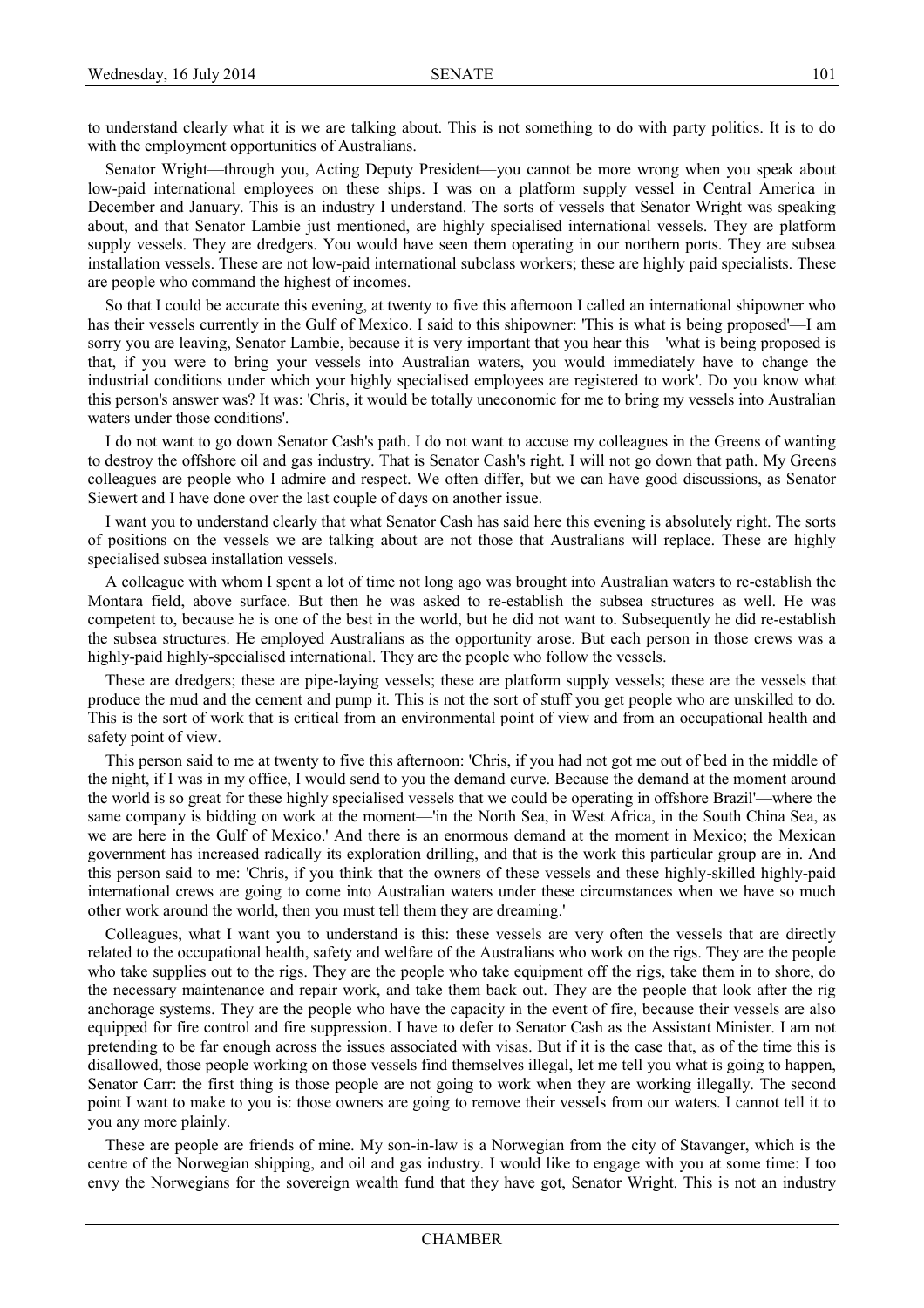about which I have no knowledge; it is an industry that my family are involved in. It is an industry my son-in-law has helped to develop, particularly some of the platform and offtake vessels.

This is critically important. Senators, because if we cannot supply the rigs, if we cannot do the dredging, if we cannot lay cables, if we cannot do the subsea installation, simply because the economics of it is not there for the these owners, we are placing not just the \$200 billion offshore oil and gas industry at risk; we are placing thousands of high-paid Australian jobs at risk. We are placing at risk the opportunity for Australians to develop the expertise that resides on these vessels—all for what?

These people are already highly paid. They already travel with the ships. The ships do not stay all that long. They might stay weeks. They might stay months. If there is a dredging opportunity going on in Port Hedland, they will stay there—big Dutch dredges were there the last time I was in Port Hedland. They will be there for the length of that contract and they will be gone, Senator Wright. But they are not going to be replaced by Australians.)

If you) bring through this disallowance this afternoon, those dredges are not going to come into Australian waters and all of a sudden have Australian crews on them, because they do not have the skills. We do not have a skill) base in this country and we will never develop a skill base in this country simply because those vessels are not going to be here. The Australians who are getting jobs on them and learning from the highly skilled specialists who are there will not have that opportunity, because they will be operating offshore Brazil. They will be operating the Gulf of Mexico. They will be operating in the South China Sea. They will be operating off West Africa, and we are the losers.

Senator Lambie, this) is not a situation in which tens of thousands of Australian jobs are being put at risk because this disallowance has not been put through. I say to you: thousands of Australian jobs will be at risk tonight and beyond. If these people find themselves in a circumstance in which this disallowance goes through, they will no longer be able to work in Australian waters. Those vessels owned by overseas owners with crews that are highly specialised will leave Australian waters—they will go—and what will be left behind, unfortunately, is an) industry at risk. We have at risk thousands of Australian high-paid jobs. Your colleague Senator Dio Wang, coming as he does from the mining industry, as I understand it, in Western Australia, would understand the levels of payment in that particular industry.

Let me finish with this: Australia is already becoming non-competitive in offshore oil and gas. Our costs have now) escalated to such an extent that, by the time the new developments offshore come into commercial production, the Canadians will be delivering LNG into Japan more cheaply than we are here in Australia.

The managing director of one of the major—I will mention it, because he did publicly. Speaking to Roy Krzywosinski, the managing director of Chevron, recently, he said to me and then repeated it at an APPEA conference—they have the big Gorgon project that started out at \$37 billion, now \$52 billion; they have also got the Wheatstone contract further south. He said to me-

**Senator Ludlam:** You should have put it on the mainland.

**Senator BACK:** They might have put it on the mainland, if there had been a place to put it. He said, 'We are not going to go ahead with the next train on Barrow Island, because the economics just aren't in it.'

Can I plead with you—it does not affect me; none of my family work in the oil and gas world in Australia. It certainly affects Australia. It affects my state but, by gee, I tell you who it affects: it affects thousands of Australian workers.

Senator Wright may have wonderful motives in moving this disallowance. But I, like Senator Cash, want you all to understand very, very clearly that, if you move and if you pass this disallowance, you are putting those very Australian jobs about which Senator Lambie spoke at risk for no gain but massive loss.

I) will finalise: the demand curve at the moment for the sorts of vessels we are speaking about is so high, every shipyard—the South Korean yards; the Chinese yards; the Singaporean yards—Keppel and Sembawang; and the yards in Malaysia at Johor Bahru—is building them at breakneck speeds. For any of us who think that we in Australia have got this magnetic attraction and everybody wants to come and work in our waters. I say to you: they haven't. I ask that you think very, very carefully. My plea would be that Senator Wright, on reflection, withdraws this disallowance motion. If she will not, I say to each of you: if you pass this disallowance tonight, you) are immediately not only putting Australian jobs at risk: you are putting a massive offshore oil and gas industry at risk, one that internationally is already becoming uncompetitive because of cost. Of those who would be worst affected, not one of them operating on a vessel at the moment will lose one dollar, because they will be outside Australian waters so quickly, and the losers will be Australia. I hate to say it, but this Senate will have made that decision. I can assure you that I will, with some pride, be able to look my associates in the oil and gas industry around the world in the face and say, 'I did my best to convince my colleagues not to go down this path.'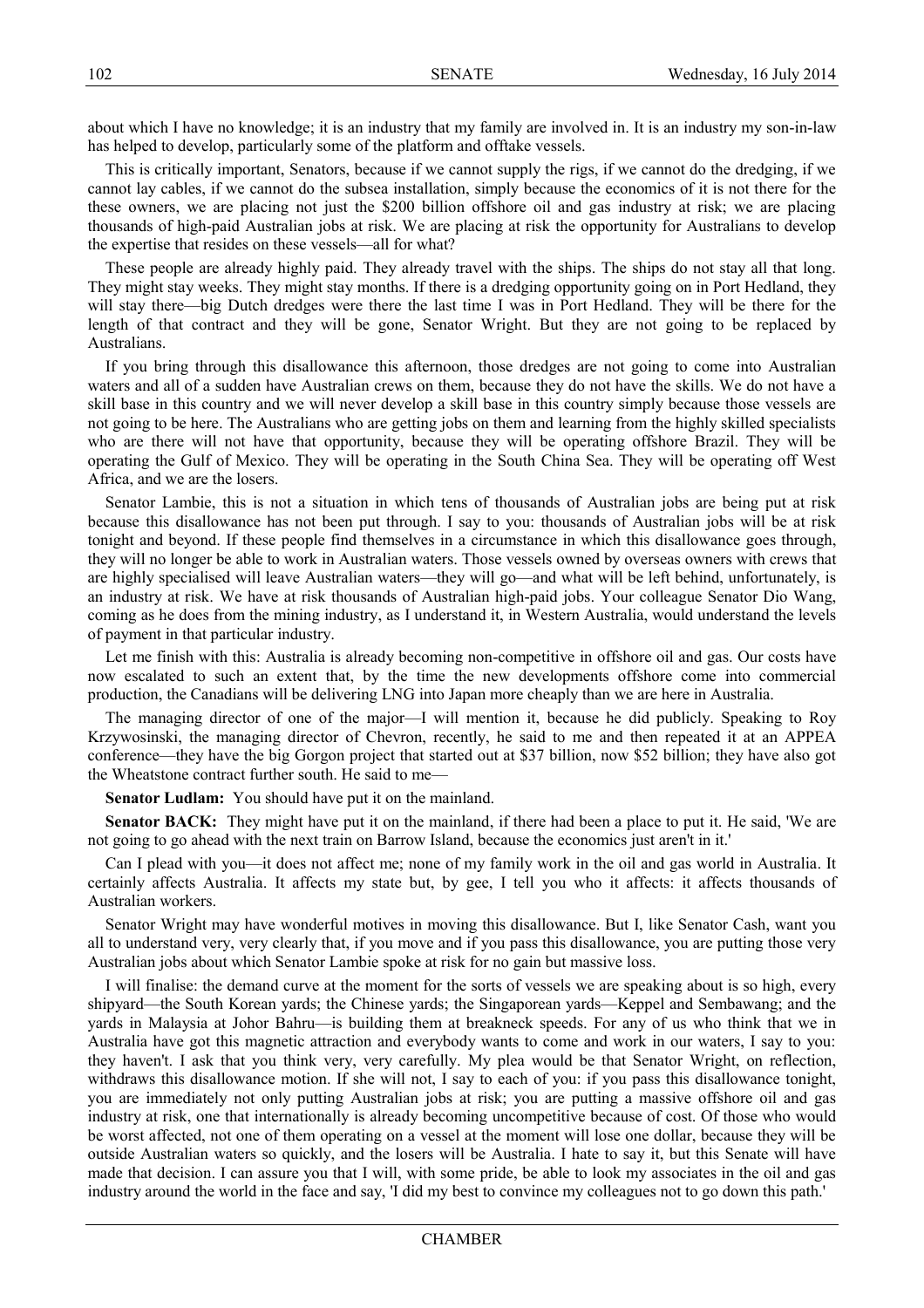**Senator SIEWERT** (Western Australia—Australian Greens Whip) (18:46): I move:

That the question be now put.

The PRESIDENT: The question is that the motion moved by Senator Siewert—that the question be now put—be agreed to.

Ayes ......................35

The Senate divided. [18:50]

(The President—Senator Parry)

|                                                                                                                                                                                                                                                                | Noes 31<br>Majority4 |                                                                                                                                                                                                                                                    |
|----------------------------------------------------------------------------------------------------------------------------------------------------------------------------------------------------------------------------------------------------------------|----------------------|----------------------------------------------------------------------------------------------------------------------------------------------------------------------------------------------------------------------------------------------------|
|                                                                                                                                                                                                                                                                | AYES                 |                                                                                                                                                                                                                                                    |
| Bilyk, CL<br>Bullock, J.W.<br>Carr, KJ<br>Di Natale, R<br>Hanson-Young, SC<br>Lambie, J<br>Lines, S<br>Ludwig, JW<br>Madigan, JJ<br>McEwen, A (teller)<br>Milne, C<br>Muir, R<br>Polley, H<br>Rice, J<br>Singh, LM<br>Urquhart, AE<br>Waters, LJ<br>Wright, PL |                      | Brown, CL<br>Cameron, DN<br>Dastyari, S<br>Gallacher, AM<br>Ketter, CR<br>Lazarus, GP<br>Ludlam, S<br>Lundy, KA<br>Marshall, GM<br>McLucas, J<br>Moore, CM<br>O'Neill, DM<br>Rhiannon, L<br>Siewert, R<br>Sterle, G<br>Wang, Z<br>Whish-Wilson, PS |
|                                                                                                                                                                                                                                                                | <b>NOES</b>          |                                                                                                                                                                                                                                                    |
| Abetz, E<br>Bernardi, C<br>Brandis, GH<br>Cash, MC<br>Day, R.J.<br>Fawcett, DJ (teller)<br>Fifield, MP<br>Johnston, D<br>Macdonald, ID<br>McKenzie, B<br>O'Sullivan, B<br>Payne, MA<br>Ruston, A<br>Scullion, NG<br>Sinodinos, A<br>Williams, JR               |                      | Back, CJ<br>Birmingham, SJ<br>Bushby, DC<br>Colbeck, R<br>Edwards, S<br>Fierravanti-Wells, C<br>Heffernan, W<br>Leyonhjelm, DE<br>Mason, B<br>Nash, F<br>Parry, S<br>Reynolds, L<br>Ryan, SM<br>Seselja, Z<br>Smith, D                             |

Question agreed to.

**The PRESIDENT** (18:52): The question now is that the motion to disallow the Migration Amendment (Offshore Resources Activity) Regulation 2014 moved by Senator Wright be agreed to.

*A,division,having,been,called,and,the,bells,being,rung²*

**Senator Back:** Kim, they will be bringing in helicopters tonight to start taking people off the offshore oil rigs. Do you people understand that?

**Senator Kim Carr interjecting-**

The PRESIDENT: Order! Senator Back and Senator Carr!

*Senator Back interjecting*—

The PRESIDENT: Order, Senator Back!